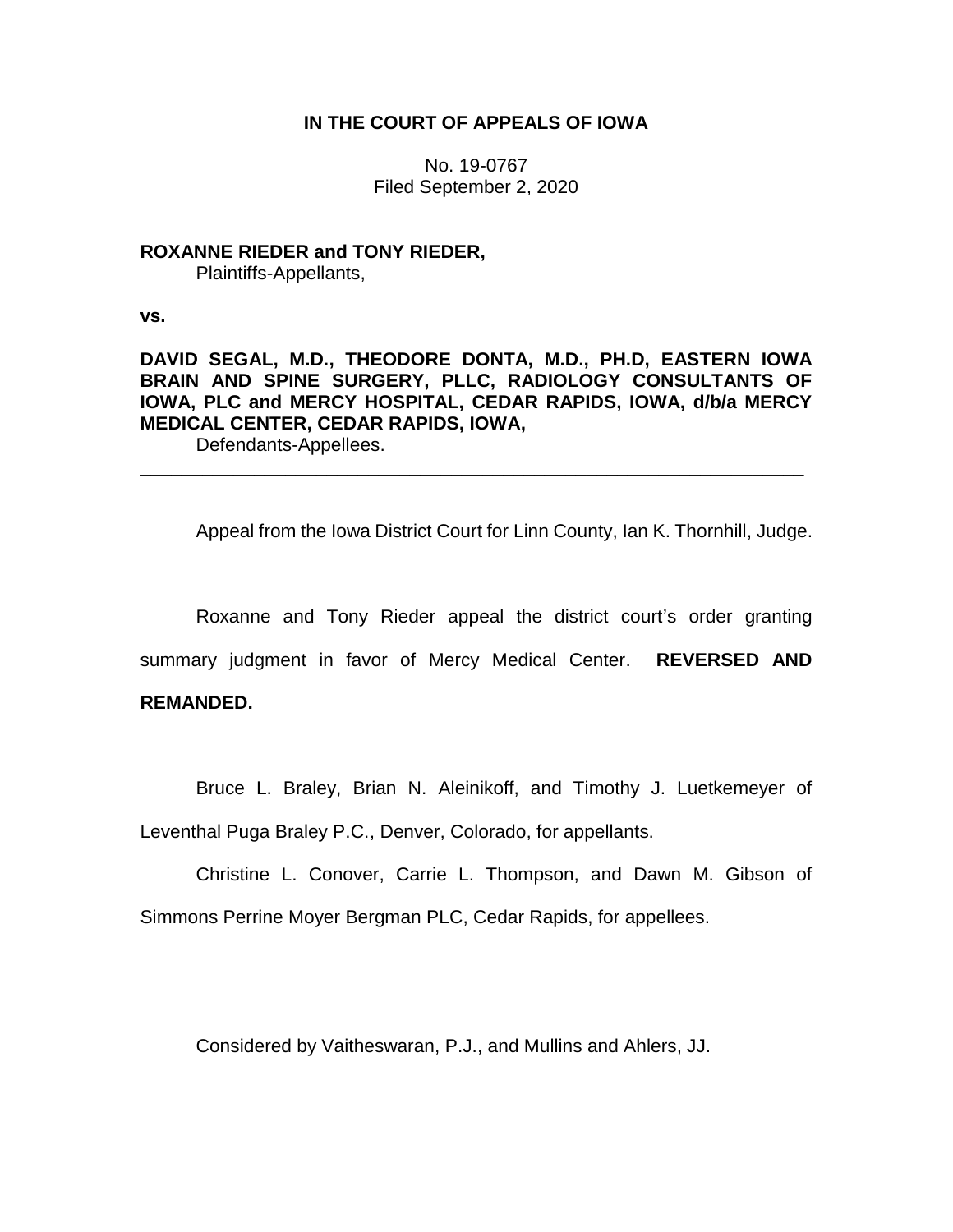#### **VAITHESWARAN, Presiding Judge.**

This is an appeal from summary judgment rulings in favor of a medical center on a negligent credentialing claim raised by a former patient.

The following facts are essentially undisputed. Roxanne Rieder underwent surgery at the hands of Dr. David Segal of Eastern Iowa Spine and Surgery Center, an affiliate of Mercy Medical Center (Mercy) in Cedar Rapids, Iowa. On the date of her discharge from the hospital, the Iowa Board of Medicine (IBM) filed a "statement of charges" against Dr. Segal, alleging in part that he "demonstrated professional incompetency . . . when he failed to provide appropriate neurosurgical care to several patients in Cedar Rapids, Iowa." Rieder conceded she was not one of the patients implicated in the charges.

Rieder experienced complications from the surgery. She and her husband Tony sued Mercy, alleging the medical center (1) "was negligent in credentialing Dr. Segal as a member of its staff in that it failed to exercise reasonable care in investigating and selecting medical staff to permit only competent and qualified physicians the privilege of using its facilities"; (2) Mercy "knew, or should have known, that Dr. Segal did not possess the proper professional competency to practice"; and (3) Mercy's negligent credentialing of Dr. Segal caused Roxanne injuries and damages.<sup>1</sup> They also raised a loss-of-consortium claim.

Mercy filed a motion for partial summary judgment "as to the narrow issue of whether a hospital has a duty to immediately limit, restrict, or suspend privileges of a credentialed physician merely upon the notification of an inquiry and/or

 $\overline{a}$ 

<sup>&</sup>lt;sup>1</sup> The Rieders voluntarily dismissed the remaining defendants.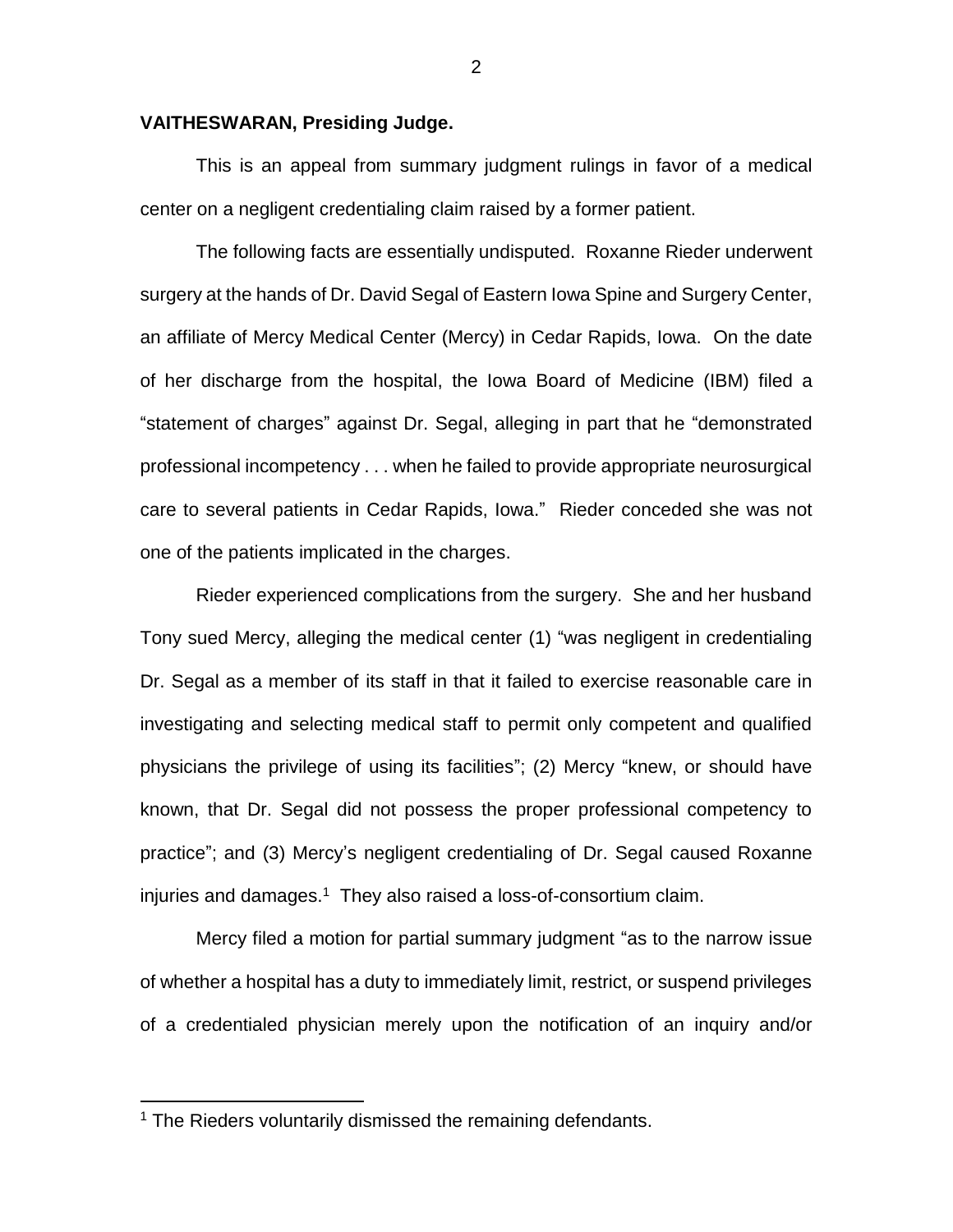investigation by" IBM. Specifically, Mercy asserted, "[N]o such duty exists as a matter of law due to the confidentiality provisions surrounding IBM investigations." The district court granted the partial motion.

Mercy then filed a second motion for summary judgment on the ground that there was "[n]o factual basis" to support the Rieders' claim of negligent credentialing. Following a hearing, the district court granted the second motion and entered judgment in favor of Mercy.

On appeal, the Rieders argue (1) "the peer review privilege is unreasonable when applied in negligent credentialing cases" and (2) the district court "fail[ed] to view the evidence in the light most favorable to the [Rieders]," "abused its discretion by weighing the evidence," and "abused its discretion in excluding highly relevant evidence." Mercy preliminarily responds that error was not preserved on the peer-review-privilege argument. *See* Iowa Code § 147.135(2) (2016) ("Peer review records are privileged and confidential, are not subject to discovery, subpoena, or other means of legal compulsion for release to a person other than an affected licensee or a peer review committee, and are not admissible in evidence in a judicial or administrative proceeding other than a proceeding involving licensee discipline or a proceeding brought by a licensee who is the subject of a peer review record and whose competence is at issue."). The Rieders counter that if the statutory peer review privilege could "hamstring" them from proving their negligent credentialing case, there was all the more reason to grant them "wide latitude" to prove their case by other means. *See id*. ("This subsection shall not preclude the discovery of the identification of witnesses or documents known to a peer review committee."); *cf*. *Day v*. *Finley Hosp*., 769 N.W.2d 898,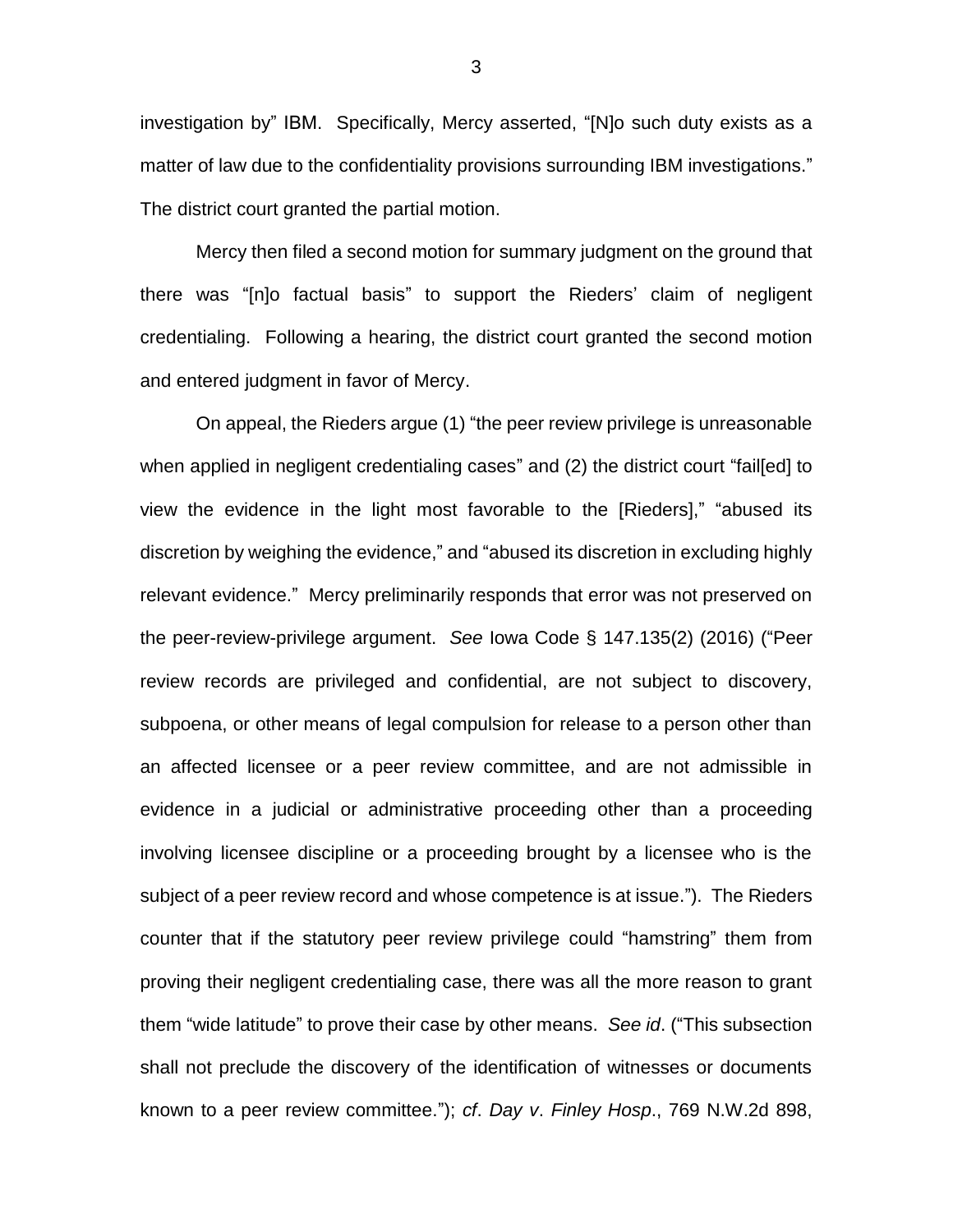902 (Iowa Ct. App. 2009) ("Day also argues that it would be impractical and absurd to have negligent credentialing claims without allowing plaintiffs access to credentialing files. This, however, puts the cart before the horse. The legislature has spoken and has directed that peer review files be kept confidential, even when requested in litigation. The legislature has never approved negligent credentialing claims. It makes no sense to argue that express statutory language should yield to the needs of a cause of action that the legislature has never recognized."). We need not wade into the effect of the statutory peer review privilege on the Rieders' negligent credentialing claim because we find a portion of the Rieders' second argument dispositive.

In considering that argument, we begin with the well-established summary judgment standard. Summary judgment is appropriate when "the pleadings, depositions, answers to interrogatories, and admissions on file, together with the affidavits, if any, show that there is no genuine issue as to any material fact and that the moving party is entitled to a judgment as a matter of law." *See* Iowa R. Civ. P. 1.981(3). "In ruling on a motion for summary judgment, the court does not weigh the evidence." *Linn v*. *State*, 929 N.W.2d 717, 730 (Iowa 2019). "Instead, the court inquires whether a reasonable jury, faced with the evidence presented, could return a verdict for the nonmoving party." *Id*. "When two legitimate, conflicting inferences are present at the time of ruling upon the summary judgment motion, the court should rule in favor of the nonmoving party." *Eggiman v*. *Self-Insured Servs*. *Co*., 718 N.W.2d 754, 763 (Iowa 2006).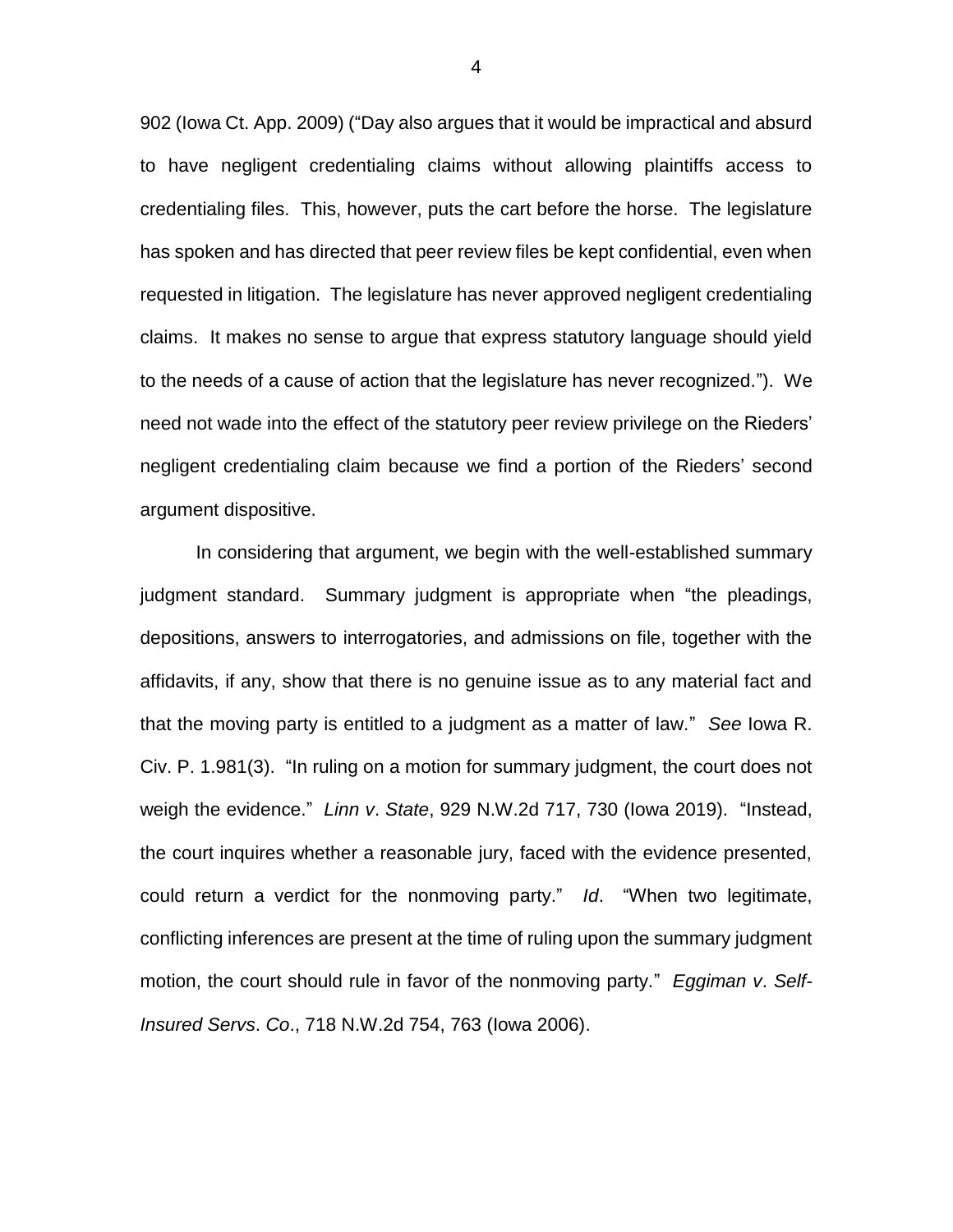In its second summary judgment ruling, the court concluded, "[T]aking the admissible evidence in the light most favorable to Plaintiffs and giving them the benefit of all reasonable inferences therefrom, the Court finds there is no basis upon which a reasonable jury could conclude that [Mercy] was negligent as alleged in the Petition." In reaching that conclusion, the court applied a rule 5.403 balancing test, which requires a court to balance the probative value of evidence against its prejudicial effect. *See* Iowa R. Evid. 5.403 ("The court may exclude relevant evidence if its probative value is substantially outweighed by a danger of . . . unfair prejudice . . . ."). The Rieders contend the court's application of the evidentiary rule amounted to an impermissible weighing of the evidence. We agree. Because the court was not allowed to weigh the evidence on summary judgment, we reverse the court's second summary judgment ruling.

Our opinion could end here, but because we are remanding for further proceedings, we feel compelled to address the district court's conclusion in its first summary judgment ruling that Mercy owed no duty to the Rieders.

The Iowa Supreme Court has not formally recognized the tort of negligent credentialing. *See Hall v*. *Jennie Edmundson Mem'l Hosp*., 812 N.W.2d 681, 685 (Iowa 2012). The court assumed "without deciding that the tort is actionable in this state." *Id*.

The district court followed suit, citing Mercy's position of "assum[ing], but not conced[ing] that negligent credentialing [was] a viable claim in Iowa." The court proceeded to the question of whether Mercy owed a duty "to take immediate action with regard to a doctor's privileges upon finding out there is an open investigation by the Board of Medicine." *See Thompson v*. *Kaczinski*, 774 N.W.2d 829, 834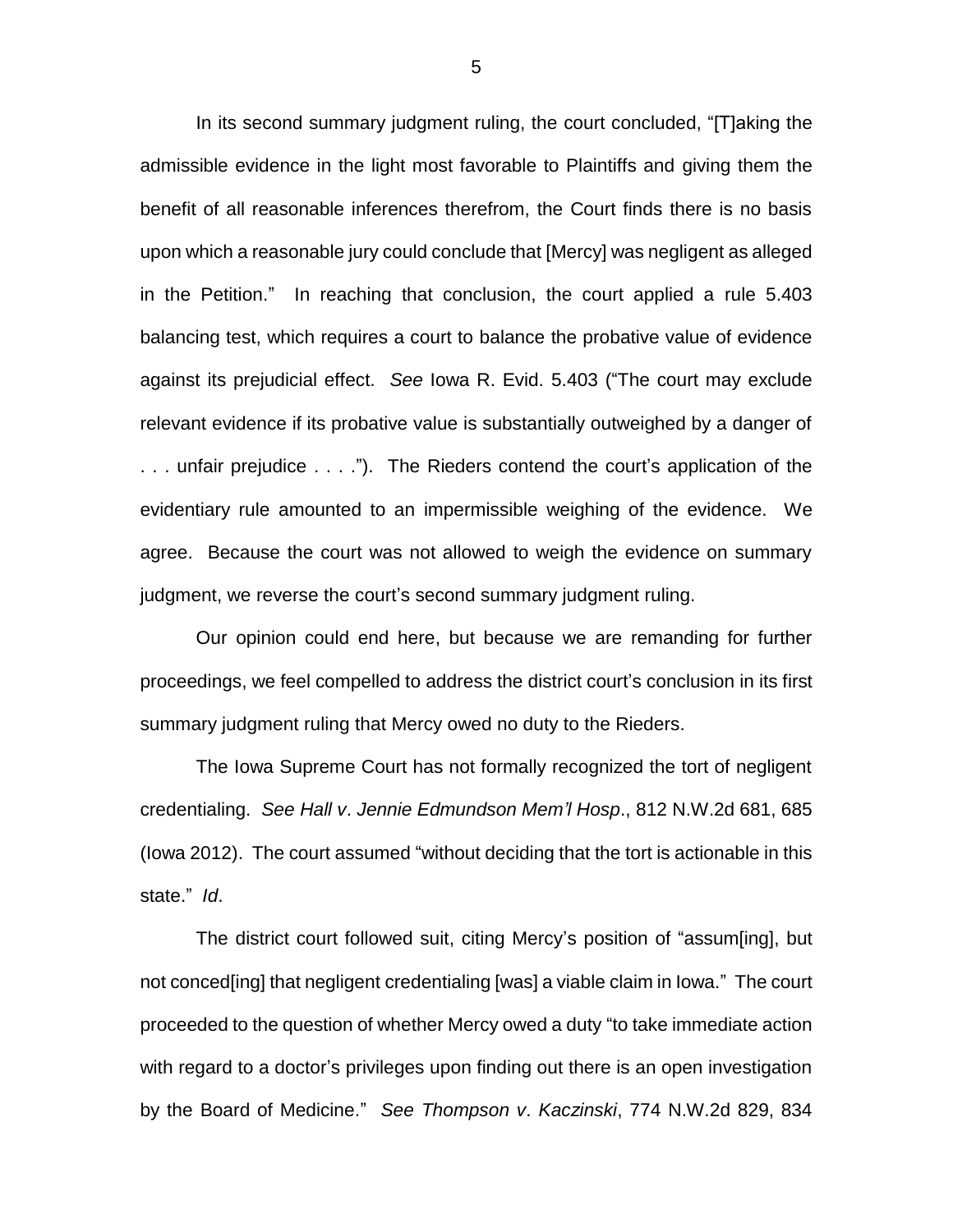(Iowa 2009) ("An actionable claim of negligence requires 'the existence of a duty to conform to a standard of conduct to protect others, a failure to conform to that standard, proximate cause, and damages.'" (citation omitted)). The court noted the issue was a question of law for the court. *See Hoyt v*. *Gutterz Bowl & Lounge L.L.C*., 829 N.W.2d 772, 775 (Iowa 2013). The court next cited *Hoyt*'s reaffirmation of a duty analysis that removed foreseeability from the equation and underscored the importance of "an articulated countervailing principle or policy" in "denying or limiting liability in a particular class of cases." *Id*. (quoting *Thompson*, 774 N.W.2d at 835; *see also id*. ("We joined the drafters of the Restatement (Third) in explicitly disapproving of the use of foreseeability, or lack thereof, in making no-duty determinations."). The court concluded, "Mercy . . . , without knowing the basis of the investigation, could not have had a duty to 'restrict or terminate Dr. David Segal's surgical privileges'" before IBM filed public charges against the physician. The court reasoned Mercy "*could not have known nor should it have known that he posed a serious risk to his patients*" at that juncture. (Emphasis added.) The court further reasoned, "To find that such a duty does attach as soon as an investigation commences would be to nullify the purpose of the investigation and the due process it protects."

The Rieders take issue with the court's determination that Mercy "could not have known nor should it have known that he posed a serious risk to his patients." They argue, "The trial court's conclusion that it would be speculation to suggest Mercy had knowledge of the IBM investigation prior to the filing of formal charges improperly views the evidence in the light most favorable to Mercy." In their view,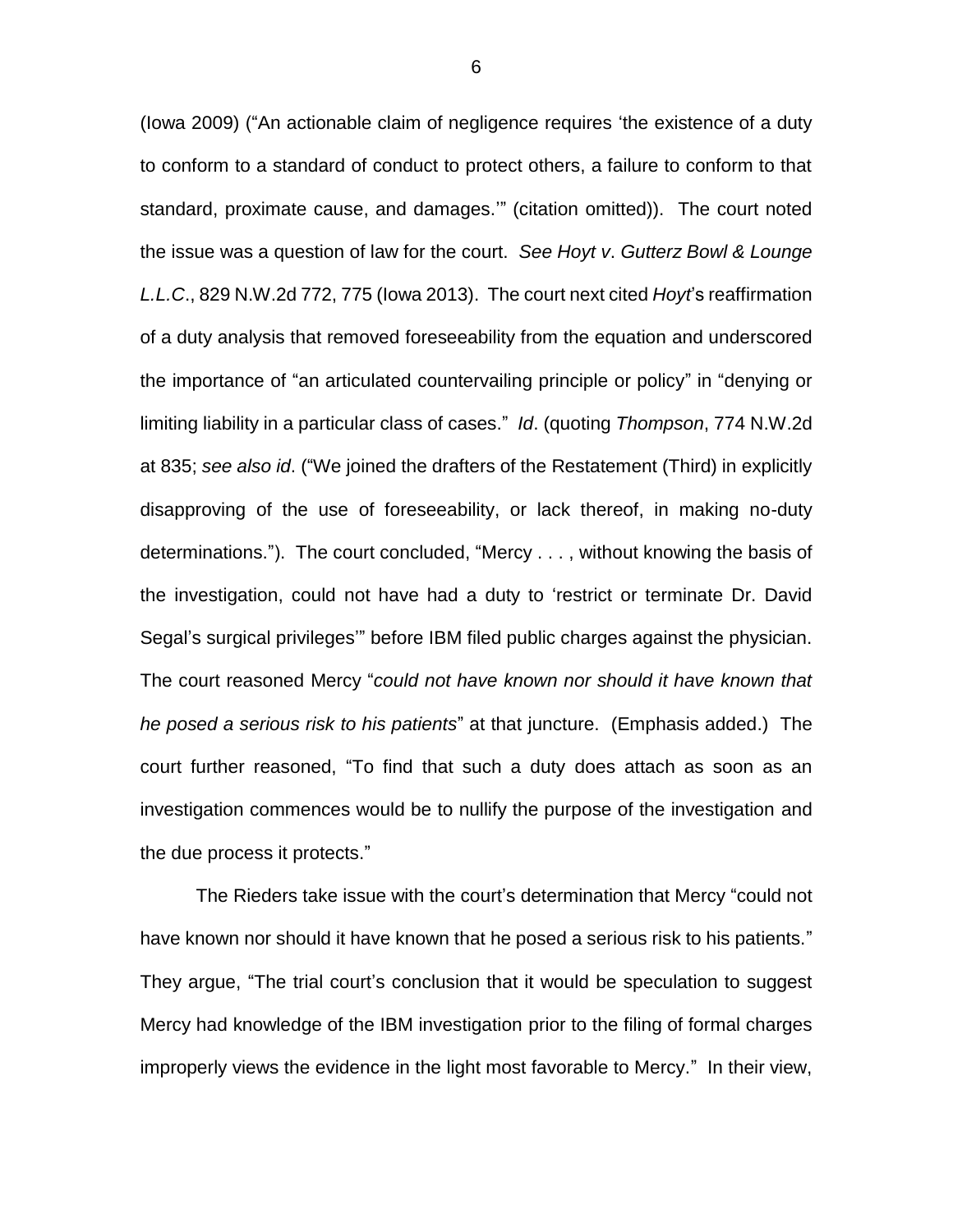"This is exactly the type of situation where a jury could infer other connected facts which reasonably follow."

Mercy concedes "the Rieders preserved error as to the district court's grant of partial summary judgment." The hospital argues that "[t]he *undisputed* factual circumstance in this case was Dr. Segal's mere notification to Mercy of inquiries by the IBM."

There is indeed no dispute that Dr. Segal simply notified Mercy of the fact of an investigation by IBM and not the results. But the Rieders do not attack this undisputed fact. As noted, they assail the court's determination as a matter of law that the hospital could not nor should not have known of the risks posed by Dr. Segal when it was notified of the IBM investigation.

That determination implicates the concept of foreseeability. *See Lawrence v*. *Grinde*, 534 N.W.2d 414, 419 (Iowa 1995) ("Foreseeability means that which it is objectively reasonable to expect, not merely what might conceivably occur." (quoting *Greives v*. *Greenwood*, 550 N.E.2d 334, 338 (Ind. Ct. App. 1990)). As discussed, foreseeability is no longer a component of the duty analysis. *See Mitchell v*. *Cedar Rapids Cmty*. *Sch*. *Dist*., 832 N.W.2d 689, 702 (Iowa 2013) (reiterating "we have adopted the duty principles of the Restatement (Third) and will not consider foreseeability, or lack thereof, in making duty determinations" (citing *Hoyt*, 829 N.W.2d at 776–77; *Thompson*, 774 N.W.2d at 835)). Whether Mercy could or should have known Dr. Segal posed a risk to his patients at the time Dr. Segal notified it of the IBM investigation is precisely the type of question the supreme court relegated to the fact finder. *See Hoyt*, 829 N.W.2d. at 776 ("[F]oreseeability is central to the fact finder's inquiries regarding breach and the